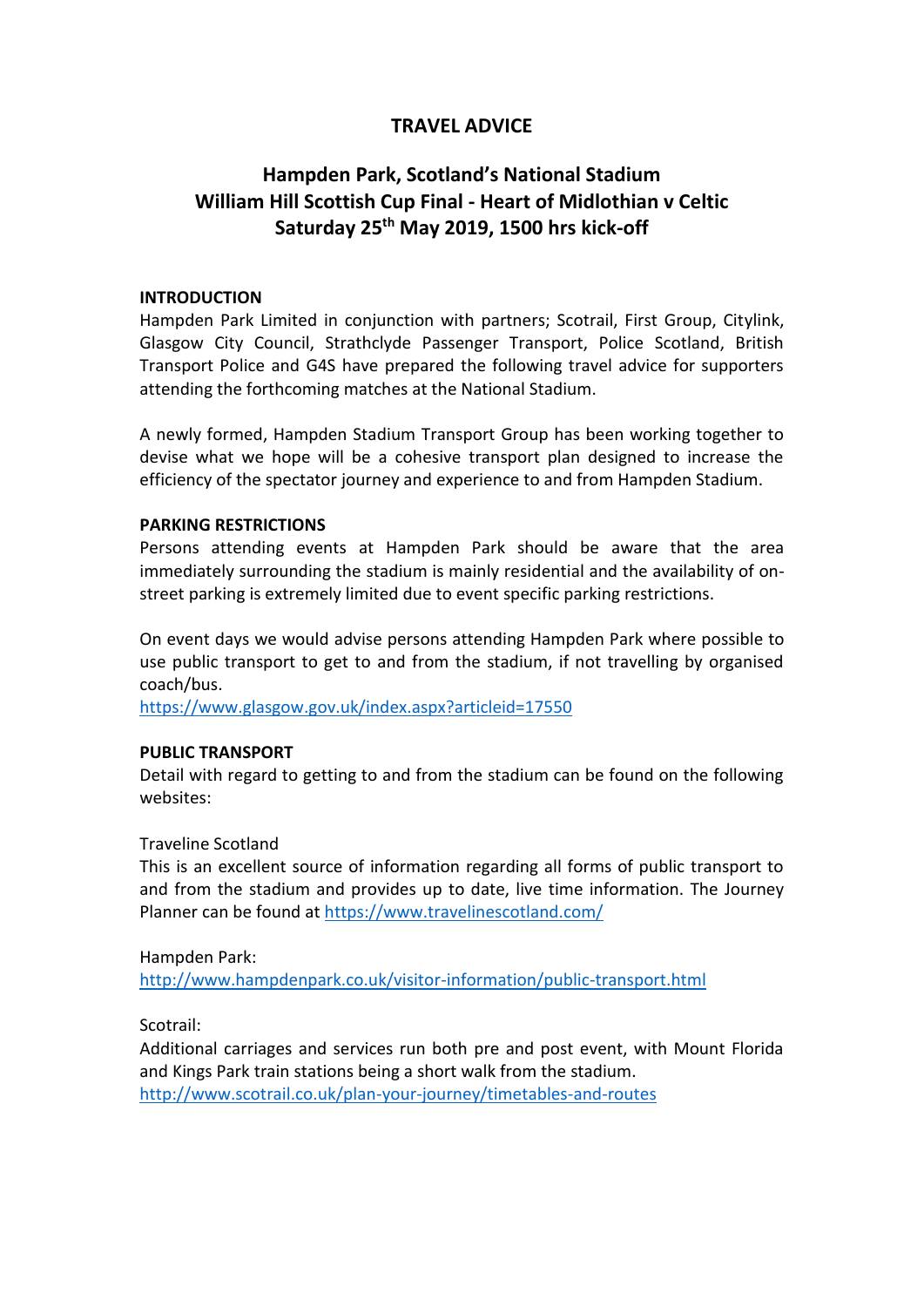Park & Ride

A number of railway park and ride options are available.

First Bus:

Provides transport to the stadium from Glasgow City Centre and surrounding areas and have agreed to increase the number of buses on the routes at peak times Hampden to Glasgow city centre.<http://www.firstgroup.com/journey-planner>

### **PRE-MATCH ROUTES FOR COACHES APPROACHING THE WEST OF THE STADIUM (Heart of Midlothian):**

M8 Westbound: Exit M8 at Junction 22 and join the M77. Exit M77 at Junction 1 (Dumbreck Road), turn left onto Dumbreck Road and continue to crossroads junction with Titwood Road and Haggs Road.

- Vehicles under 4.2 metres in height only should continue straight through the junction onto Titwood Road.
- Vehicles over 4.2 metres in height but under 4.6 metres in height should turn right onto Haggs Road, turn left onto Shawmoss Road then turn right onto Titwood Road.

From Titwood Road, turn right onto Minard Road, continue onto Langside Avenue to the Langside Monument roundabout. Take the 2<sup>nd</sup> exit onto Battlefield Road, continue on Battlefield Road to the first traffic light junction and bear right remaining on Battlefield Road to the 'T' junction with Cathcart Road. Turn left onto Cathcart Road and take the immediate right onto Letherby Drive, where your coach will be directed to park in the 'blue carpark'. A car park pass will be required for entry; those without a pass should utilise on street parking at Battlefield Road and Langside Road as directed by police motorcycles.

M80 Southbound: Join M8 Westbound and continue as above.

M74 Northbound: Continue from the M74 onto the M73 and thereafter onto the M8 Westbound and continue as above.

M8 Eastbound: Exit at Junction 21 (Seaward Street), keep to inside lane, avoiding width restriction in outside lane, and continue to roundabout. Take 4<sup>th</sup> exit from roundabout onto M8 Westbound and thereafter join M77 Southbound. Exit M77 at Junction 1 (Dumbreck Road), turn left onto Dumbreck Road and continue as above.

A77/M77 Northbound: Exit at Junction 1, Dumbreck Road, turn right and continue as above.

Blue Car Park Pass Holders: Follow the directions for M8 Westbound, after turning left onto Cathcart Road take the next right onto Letherby Drive, Cross Carmunnock Road and into Blue Car Park.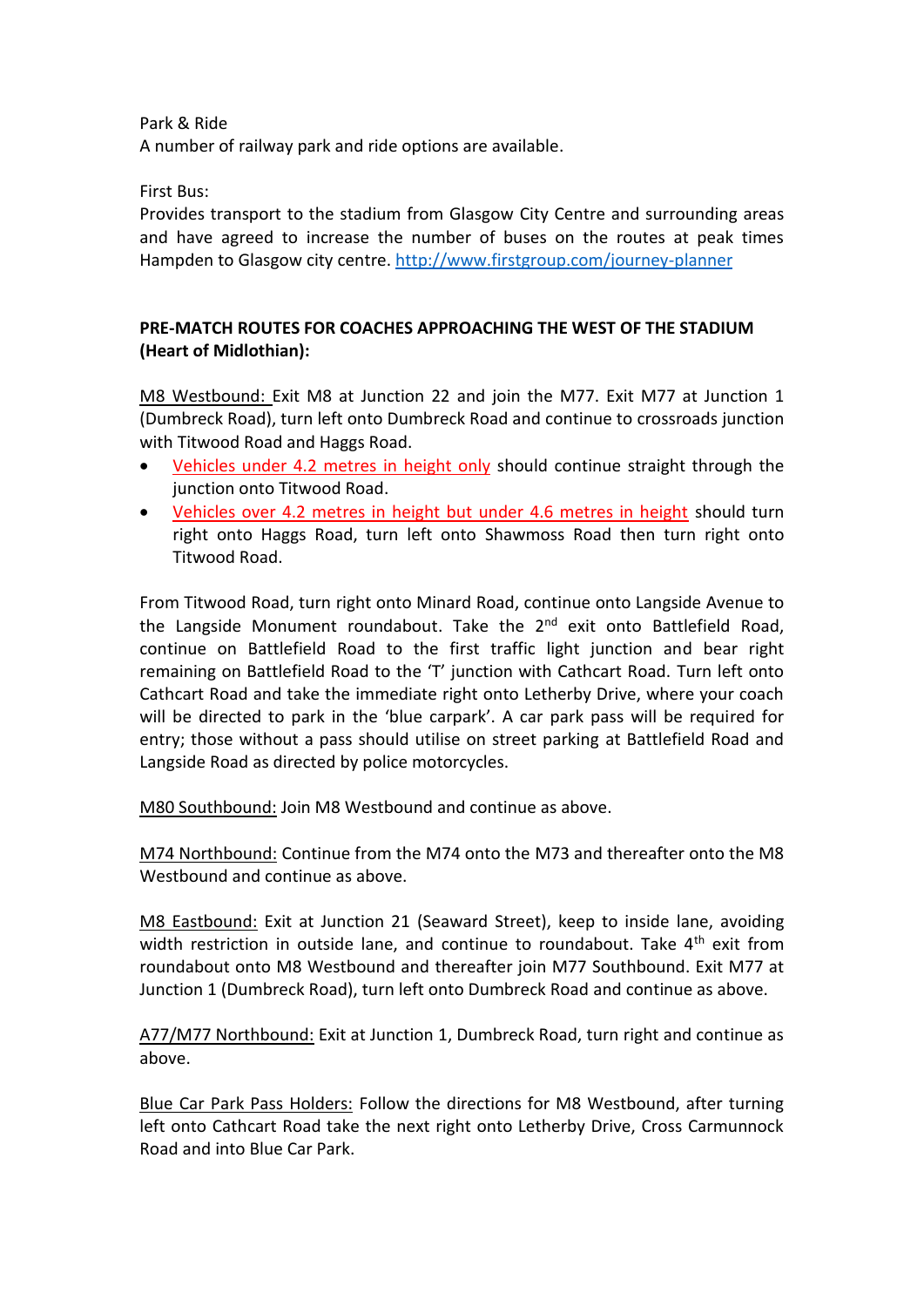### **POST MATCH ROUTES FROM THE WEST OF THE STADIUM:**

Langside Road: Continue to Langside Monument roundabout. Take 3rd exit onto Langside Avenue. Continue west on Langside Avenue through the junction with Pollokshaws Road onto Minard Road. Continue on Minard Road and turn left onto Titwood Road and follow reverse of inward route towards M77/M8 as appropriate, taking account of the undernoted height restrictions

- Vehicles under 4.2 metres in height only should continue on Titwood Road to the crossroads junction with Dumbreck Road and Haggs Road.
- Vehicles over 4.2 metres in height but under 4.6 metres in height should turn left onto Shawmoss Road, turn right onto Haggs Road, the turn left onto Dumbreck Road

Queens Drive: Turn left onto Langside Road, keep right at traffic lights, and continue on Langside Road, Continue to Langside Monument roundabout. Take 3rd exit onto Langside Avenue. Continue west on Langside Avenue through the junction with Pollokshaws Road onto Minard Road. Continue on Minard Road and turn left onto Titwood Road and follow reverse of inward route towards M77/M8 as appropriate, taking account of the aforementioned height restrictions.

Supporters attending the hospitality area should Exit the M8 at Junction 22 and join the M77. Exit the M77 at Junction 1 (Dumbreck Road), turn left onto Dumbreck Road and continue until crossroads junction with Titwood Road and Haggs Road. Vehicles under 4.2 metres in height only should continue straight through the junction onto Titwood Road. From Titwood Road, turn right onto Minard Road, continue onto Langside Avenue to the Langside Monument roundabout. Take the  $2<sup>nd</sup>$  exit onto Battlefield Road, continue on Battlefield Road to the first traffic light junction and bear right remaining on Battlefield Road to the 'T' junction with Cathcart Road. Turn left onto Cathcart Road and take the immediate right onto Letherby Drive, where the 'blue carpark' is located.

### **PRE-MATCH ROUTES FOR COACHES APPROACHING THE EAST OF THE STADIUM (Celtic):**

M74 Northbound: Exit the M74 at Junction 1A (Polmadie). Turn left onto Polmadie Road turn right onto Calder Street, where your coach will be directed to park unless you have a pass for the Purple Car Park in which case you should continue straight on at Calder Street.

A car park pass will be required for entry to the 'purple car park'; to access this continue to junction with Aikenhead Road, continue south onto Aikenhead Road, stay in the right-hand lane and continue through the junction with Prospecthill Road where your coach will be directed to park in the purple car park.

Buses entering the 'Purple Car Park' must enter no later than 90 minutes prior to kick off. Hospitality vehicles entering the 'purple car park' must enter no later than 60 minutes prior to kick off.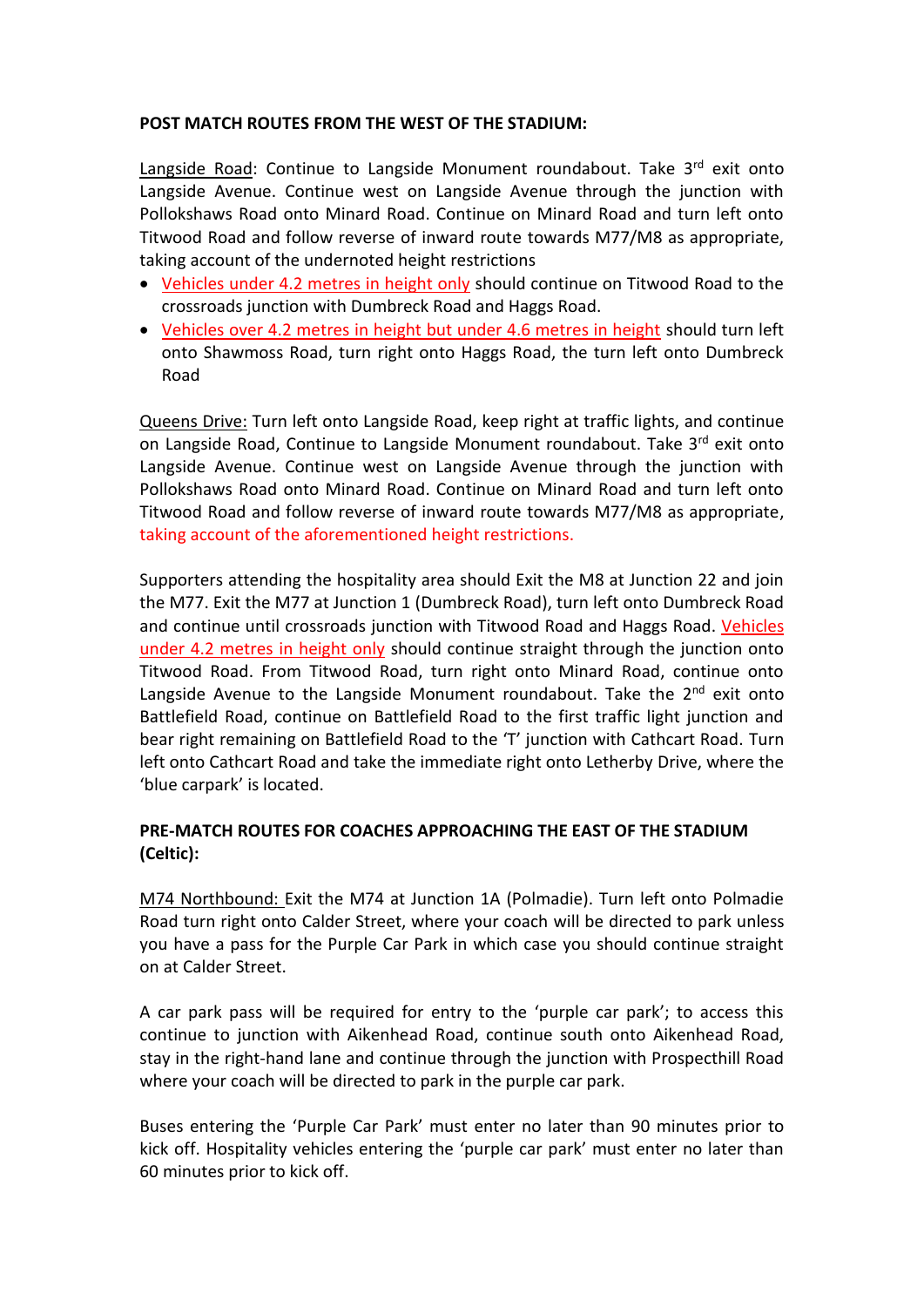M74 Southbound: Exit the M74 at Junction 1A (Polmadie). Turn right onto Polmadie Road, turn right onto Calder Street, where your coach will be directed to park except for Purple Car Park pass holders who should continue south.

M80 Southbound: Exit towards M73 Junction 4 (Carlisle) and continue south. At Junction 1 join the M74 north and follow the above route.

M8 Eastbound: Continue on the M8 to junction 1 of the M74, (offside lane). Exit the M74 at Junction 1A (Polmadie) and follow the route above.

M8 Westbound: Exit the M8 at junction 20 (nearside lane), merge onto West Street, turn left into Wallace Street, keep left to continue on Dalintober Street, merge onto M74, exit the M74 at junction 1A (Polmadie) and follow the route above.

A8 Westbound: Continue onto the M8 to Junction 8 (Baillieston) and join the M73 southbound. Thereafter take the offside lane to join the M74 and follow the above route.

### **POST MATCH ROUTES FOR SUPPORTERS FROM THE EAST OF THE STADIUM:**

After the event, coaches in Polmadie Street and coaches facing south in Aikenhead Road, should follow the reverse of the routes shown above.

Coaches parked facing north in Aikenhead Road should continue north on Aikenhead Road, turn right into Cathcart Road, then turn right into Caledonia Road to the roundabout junction, turn right onto The Boulevard, continue to the roundabout junction, turn left onto Kilbride Street, continue to the traffic light junction, turn right onto Polmadie Road and join M74 junction 1A.

Supporters attending the hospitality area for the fixture should exit the M74 at Junction 1A (Polmadie). Turn left onto Polmadie Road, continue to junction with Aikenhead Road, continue South onto Aikenhead Road, stay in the right-hand lane and continue through the junction with Prospecthill Road turn right into the 'purple car park' on the right.

A car park pass will be required for entry to the Purple car park; those without a pass should utilise on street parking where available.

Any vehicles entering the stadium car parks, must enter no later than 60 minutes prior to kick off.